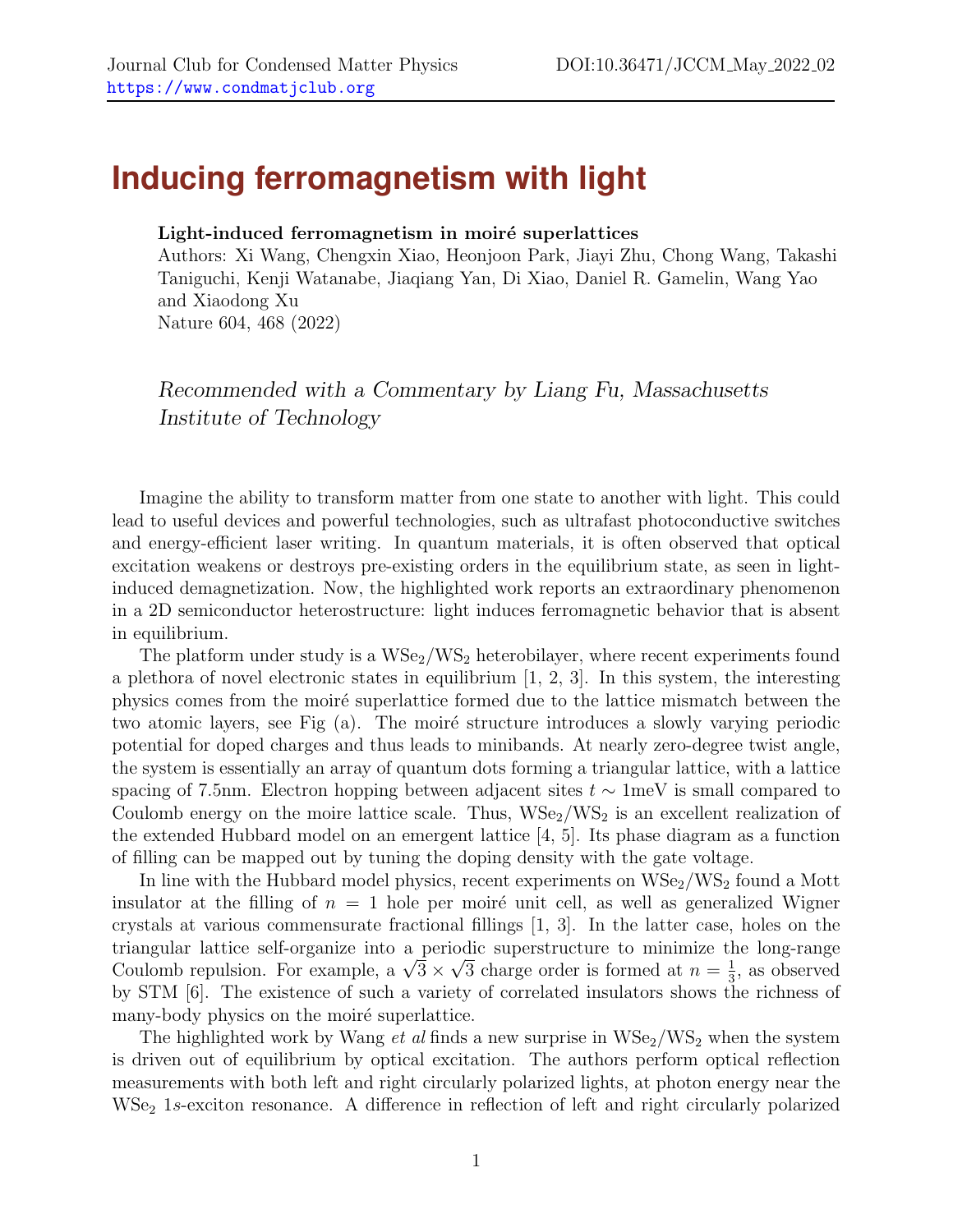

Figure 1: Adapted from the highlighted work. The piezoresponse force microscopy image in (a) shows the moiré superlattice of WSe<sub>2</sub>/WS<sub>2</sub>. At  $n = \frac{1}{3}$  $\frac{1}{3}$  filling of the moiré unit cell, the (a) shows the more superlatuce of  $wse_2/ws_2$ . At  $n = \frac{1}{3}$  minig of the more unit cent, the ground state is a generalized Wigner crystal with  $\sqrt{3} \times \sqrt{3}$  charge order. Optical reflection measurements reveal the emergence of magnetic hysteresis loop above a threshold excitation power as shown in (b) and (c), indicating light-induced ferromagnetism.

light is induced by the presence of an external magnetic field or spontaneous magnetization, a phenomenon known as magnetic circular dichroism (MCD). In a previous work from Cornell group [\[2\]](#page-2-1), the optical response of  $WSe_2/WSe_2$  is measured as a function of magnetic field H, hole density and temperature. The results are insightfully analyzed and reveal a wealth of information about the magnetic property of strongly interacting holes on the moire superlattice. No MCD signal is observed at  $H = 0$ , showing the absence of ferromagnetism down to 1.6K.

Wang *et al* goes further to study the dependence of MCD signal on optical excitation power. Figure (b) shows the MCD signal versus the magnetic field  $H$  for different excitation powers near the filling  $n = \frac{1}{3}$  $\frac{1}{3}$ . Remarkably, as the power increases above 16nW, a small hysteresis loop appears in the MCD−H curve, with a width about  $20mT$  and an amplitude of about 0.5%. Magnetic hysteresis loop is the typical behavior of a ferromagnet and demonstrates its ability to retain magnetization after the field is removed. The appearance of hysteresis loop due to optical excitation is strong evidence of light-induced ferromagnetic ordering in  $WSe<sub>2</sub>/WS<sub>2</sub>$ .

The observed phenomenon is as surprising as it is fascinating. How could it be that the photoexcited state is ferromagnetic when the equilibrium state is not? The authors propose that optically injected interlayer excitons may mediate a ferromagnetic exchange interaction between holes. There are many open questions. Why is the width of the hysteresis loop while strongly temperature dependent—nearly independent of excitation power? Why does